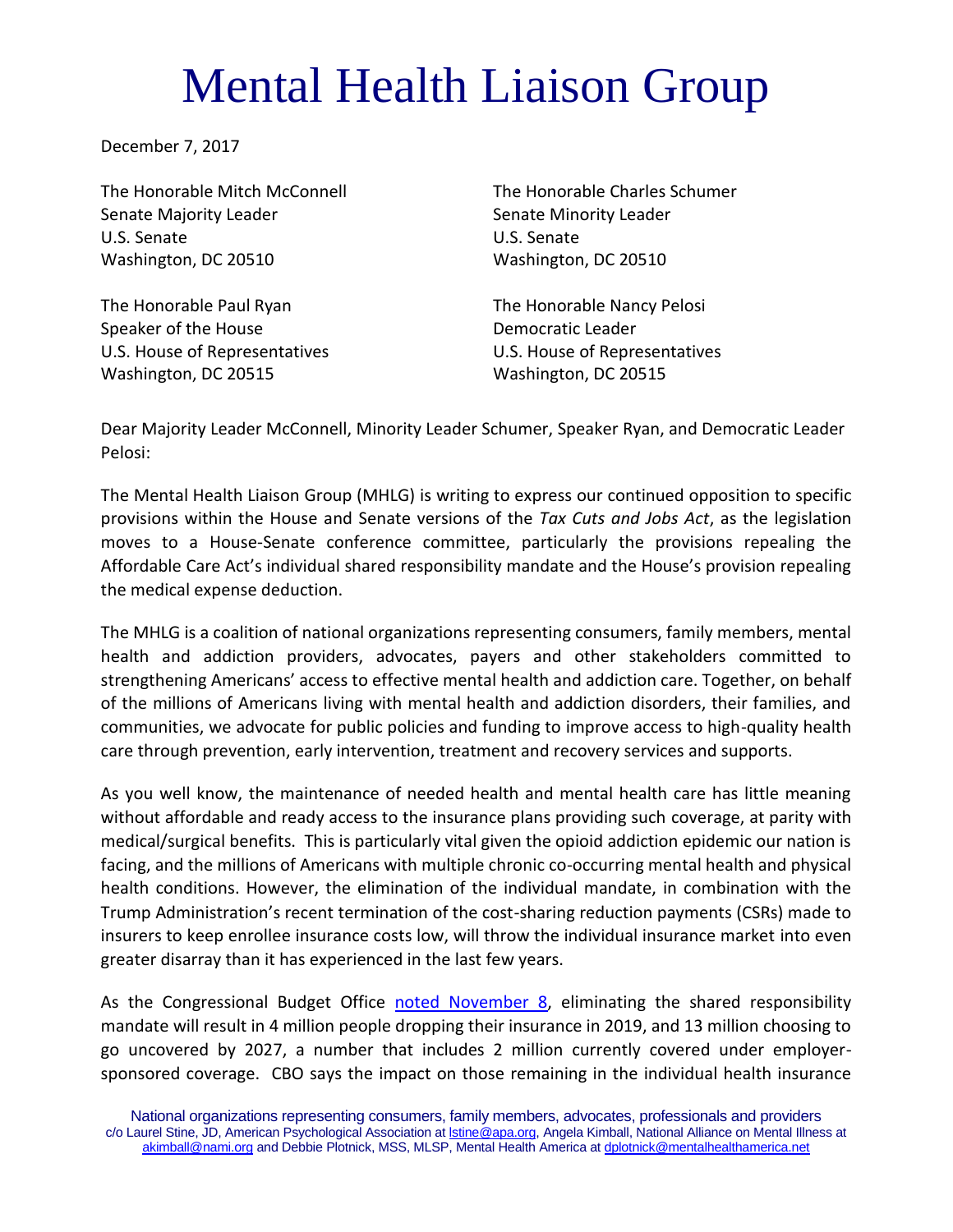market risk pool—a risk pool likely to include far fewer healthy Americans—will be to increase average premiums for individual health insurance by 10 percent "in most years of the [2018-2027] decade". It is worth noting that this projection is artificially low, as CBO acknowledges that the baseline it was using included continued payment of the CSRs.

As a coalition of insurer and health care provider organizations that included America's Health Insurance Plans, the American Medical Association, and the American Hospital Association noted in their [November 14 letter](https://www.ahip.org/wp-content/uploads/2017/11/IM-Coalition-Letter-11_14_2017.pdf) to Congress, "Repealing the individual mandate without a workable alternative will reduce enrollment, further destabilizing an already fragile individual and small group health insurance market on which more than 10 million Americans rely."

Additionally, we oppose the House provison to repeal the valuable medical expense deduction. The medical expense deduction assists individuals and families with large medical expenses, including treatment for severe mental health and substance use disorder, long term care for special needs children and very expensive drugs for diseases like cancer. Without this deduction that saves families across the nation thousands of dollars, we risk merely shifting the cost back to American families affected by serious mental health and substance use disorders.

We have applauded, and continue to applaud, bipartisan efforts by HELP Committee Chairman Lamar Alexander and HELP Ranking Member Patti Murray, with co-sponsorship by two dozen members of the Senate of both parties, to develop bipartisan solutions to stabilize and improve the health insurance market. We strongly urge you not to take this action to repeal the individual mandate and medical expense deduction, which will serve the opposite purpose of destabilizing the insurance marketplace and increasing costs to families across the nation.

Sincerely,

American Art Therapy Association American Association for Geriatric Psychiatry American Association for Psychoanalysis in Clinical Social Work American Association of Child & Adolescent Psychiatry American Association on Health and Disability American Counseling Association American Dance Therapy Association American Foundation for Suicide Prevention/SPAN USA American Group Psychotherapy Association American Mental Health Counselors Association American Occupational Therapy Association American Psychiatric Association American Psychological Association American Society of Addiction Medicine Anxiety and Depression Association of America Association for Ambulatory Behavioral Healthcare Association for Behavioral Health and Wellness Bazelon Center for Mental Health Law